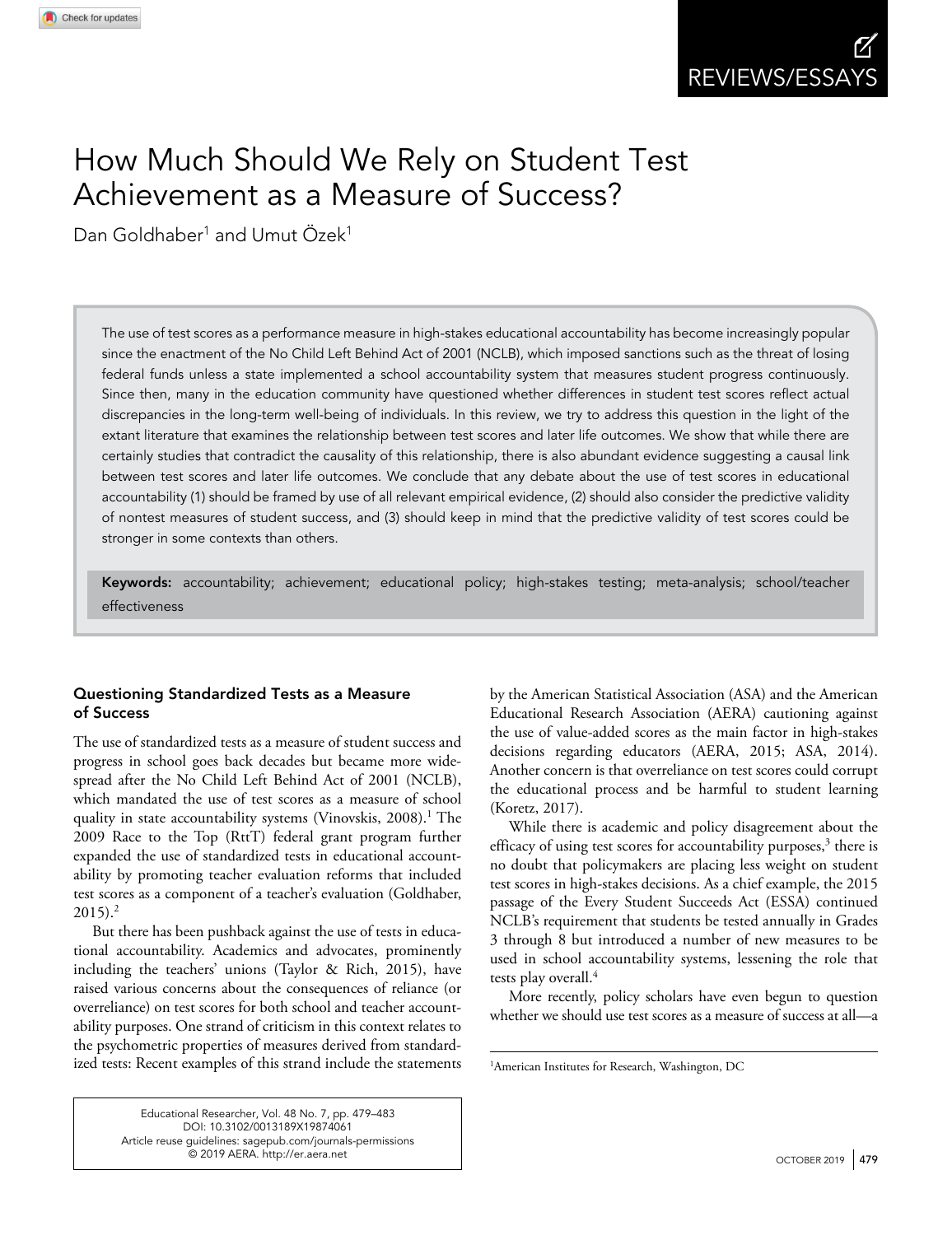question that is gaining broad public attention.<sup>5</sup> Much of this argument is based on a claim that test score gains are not always associated with changes in other schooling outcomes. One recent example of this argument is a recent report by Hitt, McShane, and Wolf (2018) that examines the use of test scores to evaluate school choice programs. In particular, the report focuses on a number of studies that examine the effects of different school choice programs on both student test scores and long-term outcomes (such as high school graduation and college enrollment) and examines how well test score impacts in these studies align with the attainment impacts. The authors suggest there is little correlation between the two and conclude that "test scores should be put in context and should not automatically occupy a privileged place over parental demand and satisfaction as short-term measures of school choice success or failure" (p. 20).6

One might argue that test scores are only an intermediate measure of what we really care about: the extent to which students are gaining knowledge in school that enhances their later life prospects.<sup>7</sup> In other words, it is reasonable to argue that we should hold schools/teachers accountable for the test performance of their students but only if test scores at least partially reflect their causal impact on the underlying learning that is important for later life success. In this review, we examine the evidence on the relationship between test scores and later life outcomes using Hitt et al. (2018) as an illustrative example, especially the extent to which we can infer causality in the relationship, and then discuss what this might imply for the use of test scores as a component in educational accountability systems.

# Test Scores and Later Life Outcomes

There is a vast literature linking test scores and later life outcomes, such as educational attainment, health, and earnings. Hanushek (2009) provides a review of the extant literature on the relationship between cognitive skills, as proxied by test scores, and individual incomes in developed and developing countries and concludes that there is considerable evidence that test scores are directly related to later life outcomes.<sup>8</sup> Similarly, Heckman, Stixrud, and Urzua (2006) find that test scores are significantly correlated not only with educational attainment and labor market outcomes (employment, work experience, and choice of occupation) but also with risky behavior (teenage pregnancy, smoking, and participation in illegal activities). However, as Hanushek (2009) notes, *these observed correlations do not necessarily reflect causal effects of schools on later life outcomes*.

For example, the observed differences in later life outcomes between students with higher and lower test scores could be driven by differences in unobservable attributes of students such as their levels of grit. Test achievement is also likely to be significantly influenced by learning opportunities outside of school the supportiveness of families or the communities in which students live. This is an important reason why some scholars doubt that static measures of test performance alone are reflective of contributions schools or teachers make toward student learning (Tienken, 2017).<sup>9</sup>

Establishing causal links between test scores and adult outcomes is challenging; it would be unethical to design an experiment where we randomly provide better education to some students, measure their test scores, and assess whether improvements in test scores lead to better life outcomes. Thus, what we know about the causality of this relationship comes from a limited number of studies that examine the causal effects of different educational inputs (e.g., schools, teachers, classroom peers) on both student test scores and later life outcomes. If a study finds test score impacts and adult outcome impacts that are not in the same direction, this might be regarded as evidence that test scores do not affect the later life outcomes we care about. This is also the approach utilized by Hitt et al. (2018) in the context of school choice program evaluations.

So what does the broader literature (beyond school choice) say about whether there is a causal link? While there are studies that find test-score and long-term outcome effects that are not in the same direction (such as the ones cited in cited in Hitt et al., 2018), there is also abundant evidence suggesting a causal link between test scores and later life outcomes. Perhaps the most influential study connecting schooling, test scores, and later life outcomes was conducted by Chetty, Friedman, and Rockoff (2014a). Examining the long-term effects of teacher quality assessed based on their effect on student test scores, the authors find that students who are assigned to highly effective teachers in elementary school are more likely to attend college and earn higher salaries.<sup>10</sup>

Another study by Raj Chetty et al. (2011) examines the longterm effects of peer quality in kindergarten proxied by test scores using the Tennessee Student Teacher Achievement Ratio (STAR) experiment and finds that students who are assigned to classrooms with higher quality peers have higher college attendance rates and adult earnings. Similarly, using the Tennessee STAR experiment, a recent study by Susan Dynarski and colleagues (Dynarski, Hyman, & Schanzenbach, 2013) looks at the effects of smaller classes in primary school and finds that the test score effects at the time of the experiment are an excellent predictor of long-term improvements in postsecondary outcomes. Lafortune, Rothstein, and Schanzenbach (2018) and Jackson, Johnson, and Persico (2016) investigate the effects of school finance reform on test scores, educational attainment, and earnings and find significant benefits of an increase in school spending on both test scores and adult outcomes.

Finally, there are a number of studies in the school choice context that show certain school choice programs having positive effects on both test scores and later life outcomes. For example, Angrist, Cohodes, Dynarski, Pathak, and Walters (2016) examine the effects of Boston's charter high schools and conclude that charter effects on college-related outcomes are strongly correlated with gains on earlier tests. Dobbie and Fryer (2015) find that attending a high-performing charter school not only increases test scores but also significantly reduces the likelihood of engaging in risky behavior.

#### Accountability Without Test Scores

Overall, all of these studies suggest that interventions that move the needle on test scores also improve later life outcomes, which lend support to the argument for using test scores as a measure of success in education systems.11 This does not mean that test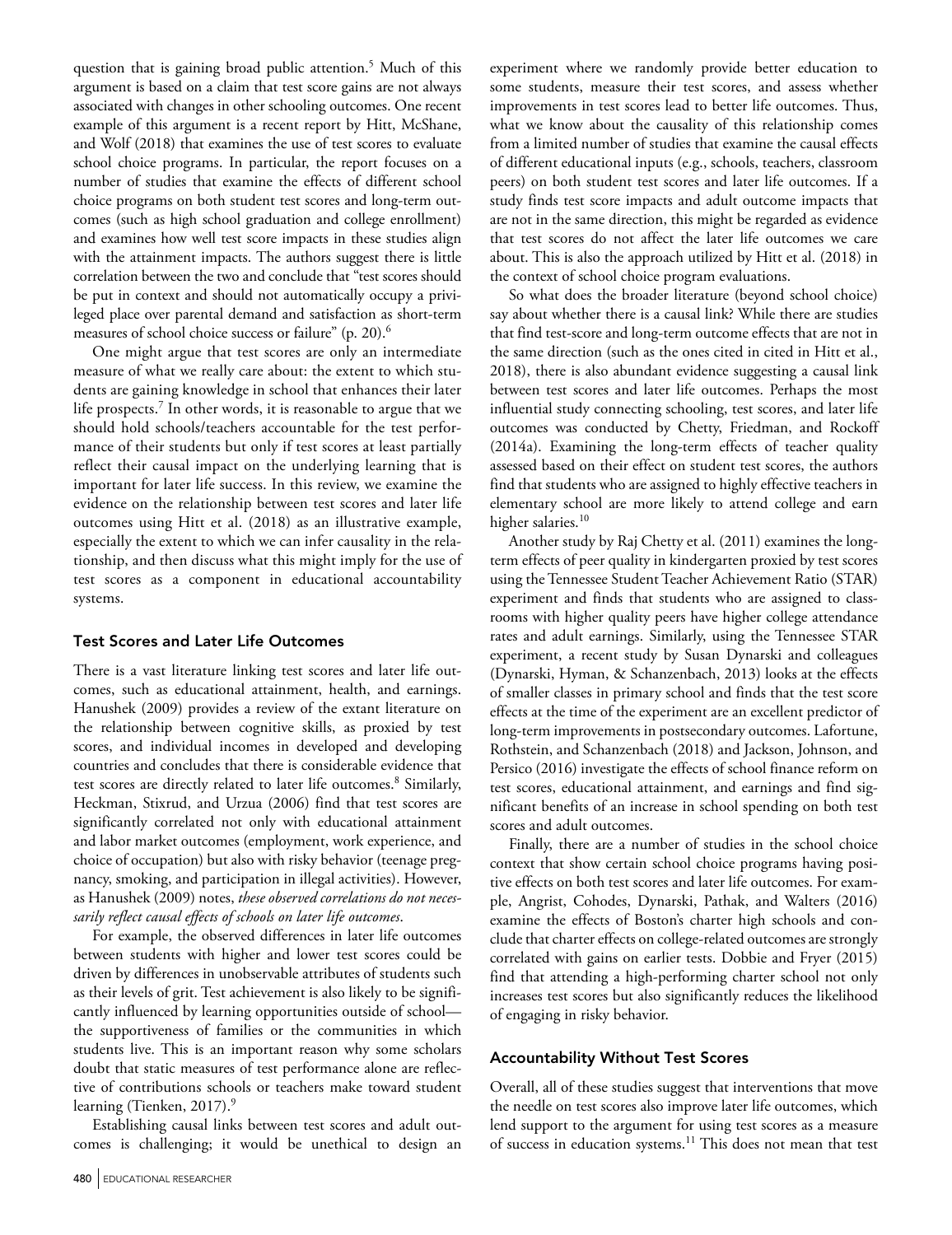score effects of educational interventions will always align with their effects on adult outcomes.12 It is easy to make the case that interventions can and do improve later life outcomes without affecting the cognitive skills of children. For example, choice schools may have stronger pipelines into college, leading to better college-going results while not affecting test results. In short, test scores will not encompass the full impact of schools and teachers on students, and hence we should not expect them to fully capture all the contributions that schools and teachers make toward influencing long-term student outcomes.<sup>13</sup>

But we need to think carefully about what abandoning the use of test scores altogether might mean for education policy and practice.14 From a practical perspective, we cannot wait many years to get long-term measures of what schools are contributing to students. This does not mean that test scores ought to be the exclusive or even primary short-term measures, but if one believes in educational accountability and that test scores ought to be down-weighted, it is important to consider what alternative measures of success are out there and how reliable they are.

ESSA, for instance, encourages states to rely more on nontest outcomes (e.g., high school graduation rates, kindergarten readiness, college readiness, and chronic absenteeism) to assess school performance. But there are increasing concerns that these measures are "gameable." For example, as of this writing, the District of Columbia Public Schools (DCPS) has been under investigation by the U.S. Department of Education and the FBI for awarding high school diplomas to hundreds of students who failed to meet the high school graduation requirements.<sup>15</sup> Similarly, while some studies find that high school GPA is a better predictor of college success than standardized test scores (e.g., Geiser & Santelices, 2007), there is recent evidence suggesting grade inflation in high schools, especially in wealthier settings, which casts doubt on the reliability of high school GPA in school accountability (Gershenson, 2018).

Perhaps more importantly, we know less empirically about the causal connections between some of these new ESSA measures or other means of school or teacher accountability and long-term student prospects. Are students assigned to teachers who get good classroom observation ratings likely to have better future prospects? Perhaps, but there is less evidence about this type of measure than there is about test-based measures.

In the end, where one lands on the use of test scores to measure student or school success is a matter of subjective judgment. But the debate about this (1) should be framed by use of all relevant empirical evidence, (2) should also consider the predictive validity of nontest measures of student success, and (3) should keep in mind that the predictive validity of test scores could be stronger in some contexts than others.

## **NOTES**

We appreciate feedback from Collin Hitt, Patrick J. Wolf, and Jay P. Greene. Views expressed here are those of the authors and do not necessarily reflect those of the institutions to which the authors are affiliated. This research was also supported by the National Center for Analysis of Longitudinal Data in Education Research (CALDER), which is funded by a consortium of foundations. For more information about CALDER funders, see [www.caldercenter.org/about-calder.](www.caldercenter.org/about-calder)

1 Note that while NCLB included requirements for the use of standardized tests, a number of states had been using tests for accountability purposes since the late 1980s/early 1990s (Coley & Goertz, 1990).

2 RttT also incentivized states to reform principal evaluation systems. For more details, see Dragoset et al. (2016).

<sup>3</sup>On the use of test scores for various accountability purposes, see, for instance, Dee and Jacob (2010); Koedel, Leatherman, and Parsons (2012); and Claro and Loeb (2017). Note also that critics of using standardized tests often suggest alternative means of judging school and teacher performance that have some of the same statistical limitations such as measurement error (Goldhaber, 2015).

4 See, for example, [https://www.k12insight.com/trusted/standardized](https://www.k12insight.com/trusted/standardized-testing-essa/)[testing-essa/](https://www.k12insight.com/trusted/standardized-testing-essa/), accessed on March 29, 2019.

5 As recent headlines in *Forbes* show—for instance, "How Much Do Rising Test Scores Tell Us About a School?" (Hess, 2018) and "Is the Big Standardized Test a Big Standardized Flop?" (Greene, 2018) this debate about tests as a measure of success is now reaching a much broader audience.

6 There are reasons to question the specific conclusions of Hitt et al. (2018). Many of these are spelled out in a series of articles by Michael Petrilli, in which he critiques (1) how the authors identified the studies on school choice programs (Petrilli, 2018a), (2) how the authors tested the alignment of test score and attainment impacts in these studies (Petrilli, 2018a), and (3) how the authors extrapolated their findings on school choice programs and applied them to schools (Petrilli, 2018b). And in a separate EdNext piece, Wolf (2018) responds to these criticisms.

7 It is also reasonable to argue that education is an inherently important outcome itself, though it is important to recognize that students learn skills in school that are unlikely to be accurately measured by tests alone, whether these skills are valued for their own sake (e.g., respect for differences of opinion) or because they also translate into better future outcomes (Claro & Loeb, 2017).

8 For example, in the U.S. context, students who score one standard deviation higher on math tests at the end of high school have been shown to earn 12% more annually, or \$3,600 for each year of work life in 2001 (Lazear, 2003; Mulligan, 1999; Murnane, Willett, Duhaldeborde, & Tyler, 2000).

9 Figlio and Loeb (2011) present an excellent discussion about the pros and cons of using test score levels in school accountability systems. Out-of-school learning is also why some scholars have urged policymakers to link performance measures to student test growth instead. See, for example, Morgan Polikoff's (2018) letter to the California State Board of Education.

10Chetty et al. (2014a) and Chetty, Friedman, and Rockoff (2014b) conduct several robustness checks to provide evidence that their value-added measure is not picking up the effect of confounding factors on student test scores beyond teacher effectiveness (e.g., parental resources). For example, in Chetty et al. (2014b), they exploit the plausibly exogenous variation in teacher quality across subsequent student cohorts in a school driven by teacher mobility.

<sup>11</sup>Importantly, even if tests are a good measure, that does not imply that using the tests for school or teacher accountability purposes will lead to better schooling outcomes. See, for instance, Koretz (2017).

<sup>12</sup>For example, Duncan and Magnuson (2013) examine the extant literature on the effects of preschool programs and conclude that while early childhood programs appear to boost cognitive ability and early school achievement in the short run, these cognitive impacts fade out within a few years. That said, long-run follow-ups of some of these programs show lasting positive effects on educational attainment and adult earnings.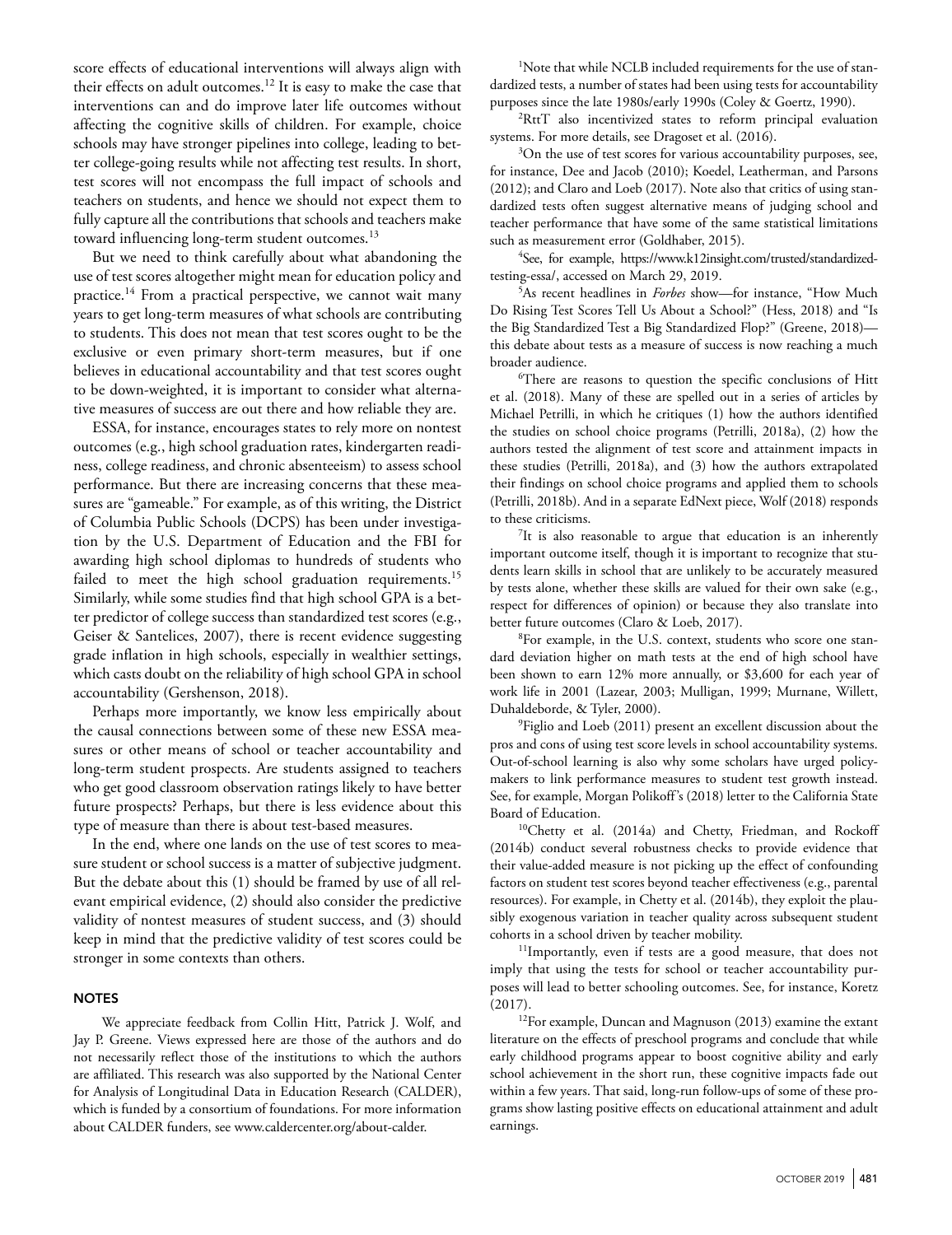<sup>13</sup>Indeed, Jackson (2018) finds evidence suggesting that teachers affect later life outcomes not only through their effect on test scores but also through their effect on nontest outcomes such as absences, suspensions, and grade progression.

<sup>14</sup>Indeed, we need to be thinking about this now as the ESSA, which replaced NCLB, encourages states to rely more on nontest outcomes (Woods, 2018). The trick is finding reliable nontest measures

to use.<br><sup>15</sup>See [https://www.washingtonpost.com/local/dc-politics/dc-public](https://www.washingtonpost.com/local/dc-politics/dc-public-schools-were-once-a-success-story-are-they-now-an-embarrassment/2018/02/01/fb15dd4c-069d-11e8-b48c-b07fea957bd5_story.html?noredirect=on&utm_term=.9a89e3e6d5dc)[schools-were-once-a-success-story-are-they-now-an-embarrassment/](https://www.washingtonpost.com/local/dc-politics/dc-public-schools-were-once-a-success-story-are-they-now-an-embarrassment/2018/02/01/fb15dd4c-069d-11e8-b48c-b07fea957bd5_story.html?noredirect=on&utm_term=.9a89e3e6d5dc) [2018/02/01/fb15dd4c-069d-11e8-b48c-b07fea957bd5\\_story](https://www.washingtonpost.com/local/dc-politics/dc-public-schools-were-once-a-success-story-are-they-now-an-embarrassment/2018/02/01/fb15dd4c-069d-11e8-b48c-b07fea957bd5_story.html?noredirect=on&utm_term=.9a89e3e6d5dc) [.html?noredirect=on&utm\\_term=.9a89e3e6d5dc](https://www.washingtonpost.com/local/dc-politics/dc-public-schools-were-once-a-success-story-are-they-now-an-embarrassment/2018/02/01/fb15dd4c-069d-11e8-b48c-b07fea957bd5_story.html?noredirect=on&utm_term=.9a89e3e6d5dc), accessed on March 18, 2019.

#### **REFERENCES**

- American Educational Research Association (AERA). (2015). *AERA statement on use of value-added models (VAM) for the evaluation of educators and educator preparation programs*. Retrieved from [https://](https://www.aera.net/Newsroom/News-Releases-and-Statements/AERA-Issues-Statement-on-the-Use-of-Value-Added-Models-in-Evaluation-of-Educators-and-Educator-Preparation-Programs) [www.aera.net/Newsroom/News-Releases-and-Statements/](https://www.aera.net/Newsroom/News-Releases-and-Statements/AERA-Issues-Statement-on-the-Use-of-Value-Added-Models-in-Evaluation-of-Educators-and-Educator-Preparation-Programs) [AERA-Issues-Statement-on-the-Use-of-Value-Added-Models-in-](https://www.aera.net/Newsroom/News-Releases-and-Statements/AERA-Issues-Statement-on-the-Use-of-Value-Added-Models-in-Evaluation-of-Educators-and-Educator-Preparation-Programs)[Evaluation-of-Educators-and-Educator-Preparation-Programs](https://www.aera.net/Newsroom/News-Releases-and-Statements/AERA-Issues-Statement-on-the-Use-of-Value-Added-Models-in-Evaluation-of-Educators-and-Educator-Preparation-Programs)
- American Statistical Association (ASA). (2014). *ASA statement on using value-added models for education assessment*. Retrieved from [http://](http://www.amstat.org/asa/files/pdfs/POL-ASAVAM-Statement.pdf) [www.amstat.org/asa/files/pdfs/POL-ASAVAM-Statement.pdf](http://www.amstat.org/asa/files/pdfs/POL-ASAVAM-Statement.pdf)
- Angrist, J. D., Cohodes, S. R., Dynarski, S. M., Pathak, P. A., & Walters, C. R. (2016). Stand and deliver: Effects of Boston's charter high schools on college preparation, entry, and choice. *Journal of Labor Economics*, *34*(2), 275–318.
- Chetty, R., Friedman, J. N., Hilger, N., Saez, E., Schanzenbach, D., & Yagan, D. (2011). How does your kindergarten classroom affect your earnings? Evidence from Project STAR. *Quarterly Journal of Economics*, *126*(4), 1593–1660.
- Chetty, R., Friedman, J. N., & Rockoff, J. E. (2014a). Measuring the impacts of teachers II: Teacher value-added and student outcomes in adulthood. *The American Economic Review*, *104*(9), 2633–2679.
- Chetty, R., Friedman, J. N., & Rockoff, J. E. (2014b). Measuring the impacts of teachers I: Evaluating bias in teacher value-added estimates. *The American Economic Review*, *104*(9), 2593–2632.
- Claro, S., & Loeb, S. (2017). New evidence that students' beliefs about their brains drive learning. *Evidence Speaks Reports*, *2*[\(29\). Retrieved from https://www.brookings.edu/wp-content/](https://www.brookings.edu/wp-content/uploads/2017/11/claro-and-loeb-report.pdf) uploads/2017/11/claro-and-loeb-report.pdf.
- Coley, R. J., & Goertz, M. E. (1990). *Educational standards in the 50 states*. Princeton, NJ: Educational Testing Service.
- Dee, T. S, & Jacob, B. A. (2010). The impact of No Child Left Behind on students, teachers, and schools. *Brookings Papers on Economic Activity*, No. *2*, 149–207.
- Dobbie, W., & Fryer, R. (2015). The medium-term impacts of highachieving charter schools. *Journal of Political Economy*, *123*(5), 985–1037.
- Dragoset, L., Thomas, J., Herrmann, M., Deke, J., James-Burdumy, S., Graczewski, C., . . . Upton, R. (2016). *Race to the top: Implementation and relationship to student outcomes: Executive summary* (NCEE 2017-4000). Washington, DC: National Center for Education Evaluation and Regional Assistance, Institute of Education Sciences, U.S. Department of Education.
- Duncan, G., & Magnuson, K. (2013). Investing in preschool programs. *Journal of Economic Perspectives*, *27*(2), 109–132. https:// doi.org/10.1257/jep.27.2.109
- Dynarski, S., Hyman, J., & Schanzenbach, D. W. (2013). Experimental evidence on the effect of childhood investments on postsecondary attainment and degree completion. *Journal of Policy Analysis and Management*, *32*(4), 692–717.
- Figlio, D., & Loeb, S. (2011). School accountability. In E. A. Hanushek, S. Machin, & L. Woessmann (Eds.), *Handbooks in economics* (Vol. 3, pp. 383–421). Amsterdam, The Netherlands: North-Holland.
- Geiser, S., & Santelices, M. V. (2007). *Validity of high-school grades in predicting student success beyond the freshman year: High-school record vs. standardized tests as indicators of four-year college outcomes*. Retrieved from <http://www.escholarship.org/uc/item/7306z0zf>
- Gershenson, S. (2018). *Grade inflation in high schools (2005-2016). Thomas B. Fordham Institute Report*. Retrieved from [http://edex](http://edex.s3-us-west-2.amazonaws.com/publication/pdfs/(2018.09.19)%20Grade%20Inflation%20in%20High%20Schools%20(2005-2016).pdf) [.s3-us-west-2.amazonaws.com/publication/pdfs/\(2018.09.19\)%20](http://edex.s3-us-west-2.amazonaws.com/publication/pdfs/(2018.09.19)%20Grade%20Inflation%20in%20High%20Schools%20(2005-2016).pdf) [Grade%20Inflation%20in%20High%20Schools%20\(2005-](http://edex.s3-us-west-2.amazonaws.com/publication/pdfs/(2018.09.19)%20Grade%20Inflation%20in%20High%20Schools%20(2005-2016).pdf) [2016\).pdf](http://edex.s3-us-west-2.amazonaws.com/publication/pdfs/(2018.09.19)%20Grade%20Inflation%20in%20High%20Schools%20(2005-2016).pdf)
- Goldhaber, D. (2015). Exploring the potential of value-added performance measures to affect the quality of the teacher workforce. *Educational Researcher*, *44*(2), 87–95.
- Greene, P. (2018, September 20). *Is the big standardized test a big standardized flop?* Retrieved from [https://www.forbes.com/sites/](https://www.forbes.com/sites/petergreene/2018/09/20/is-the-big-standardized-test-a-big-standardized-flop/#7e62f3024937) [petergreene/2018/09/20/is-the-big-standardized-test-a-big](https://www.forbes.com/sites/petergreene/2018/09/20/is-the-big-standardized-test-a-big-standardized-flop/#7e62f3024937)[standardized-flop/#7e62f3024937](https://www.forbes.com/sites/petergreene/2018/09/20/is-the-big-standardized-test-a-big-standardized-flop/#7e62f3024937)
- Hanushek, E. (2009). The economic value of education and cognitive skills. In G. Sykes, T. Ford, D. Plank, & B. Schneider (Eds.), *Handbook of education policy research* (pp. 39–56). New York, NY: Routledge.
- Heckman, J., Stixrud, J., & Urzua, S. (2006). The effects of cognitive and noncognitive abilities on labor market outcomes and social behavior. *Journal of Labor Economics*, *24*(3), 411–482.
- Hess, F. (2018, September 18). *How much do rising test scores tell us about a school?* Retrieved from [https://www.forbes.com/sites/](https://www.forbes.com/sites/frederickhess/2018/09/18/how-much-do-rising-test-scores-tell-us-about-a-school/#1a461d2922e8) [frederickhess/2018/09/18/how-much-do-rising-test-scores-tell-us](https://www.forbes.com/sites/frederickhess/2018/09/18/how-much-do-rising-test-scores-tell-us-about-a-school/#1a461d2922e8)[about-a-school/#1a461d2922e8](https://www.forbes.com/sites/frederickhess/2018/09/18/how-much-do-rising-test-scores-tell-us-about-a-school/#1a461d2922e8)
- Hitt, C., McShane, M. Q., & Wolf, P. (2018). *Do impacts on test scores even matter? Lessons from long-run outcomes in school choice research*. Washington, DC: American Enterprise Institute. Retrieved from [http://www.aei.org/wp-content/uploads/2018/04/Do-Impacts](http://www.aei.org/wp-content/uploads/2018/04/Do-Impacts-on-Test-Scores-Even-Matter.pdf)[on-Test-Scores-Even-Matter.pdf](http://www.aei.org/wp-content/uploads/2018/04/Do-Impacts-on-Test-Scores-Even-Matter.pdf)
- Jackson, C. K. (2018). What do test scores miss? The importance of teacher effects on non–test score outcomes. *Journal of Political Economy*, *126*(5), 2072–2107.
- Jackson, C. K., Johnson, R. C., & Persico, C. (2016). The effects of school spending on educational and economic outcomes: Evidence from school finance reforms. *Quarterly Journal of Economics*, *131*(1), 157–218.
- Koedel, C., Leatherman, R., & Parsons, E. (2012). Test measurement error and inference from value-added models. *The B.E. Journal of Economic Analysis & Policy*, *12*(1), 1–37.
- Koretz, D. (2017). *The testing charade: Pretending to make schools better*. Chicago, IL: University of Chicago Press.
- Lafortune, J., Rothstein, J., & Schanzenbach, D. W. (2018). School finance reform and the distribution of student achievement. *American Economic Journal: Applied Economics*, *10*(2), 1–26.
- Lazear, E. P. (2003). Teacher incentives. *Swedish Economic Policy Review*, *10*, 179–214.
- Mulligan, C. B. (1999). Galton versus the human capital approach to inheritance. *Journal of Political Economy*, *107*, S184–S224.
- Murnane, R. J., Willett, J. B., Duhaldeborde, Y., & Tyler, J. H. (2000). How important are the cognitive skills of teenagers in predicting